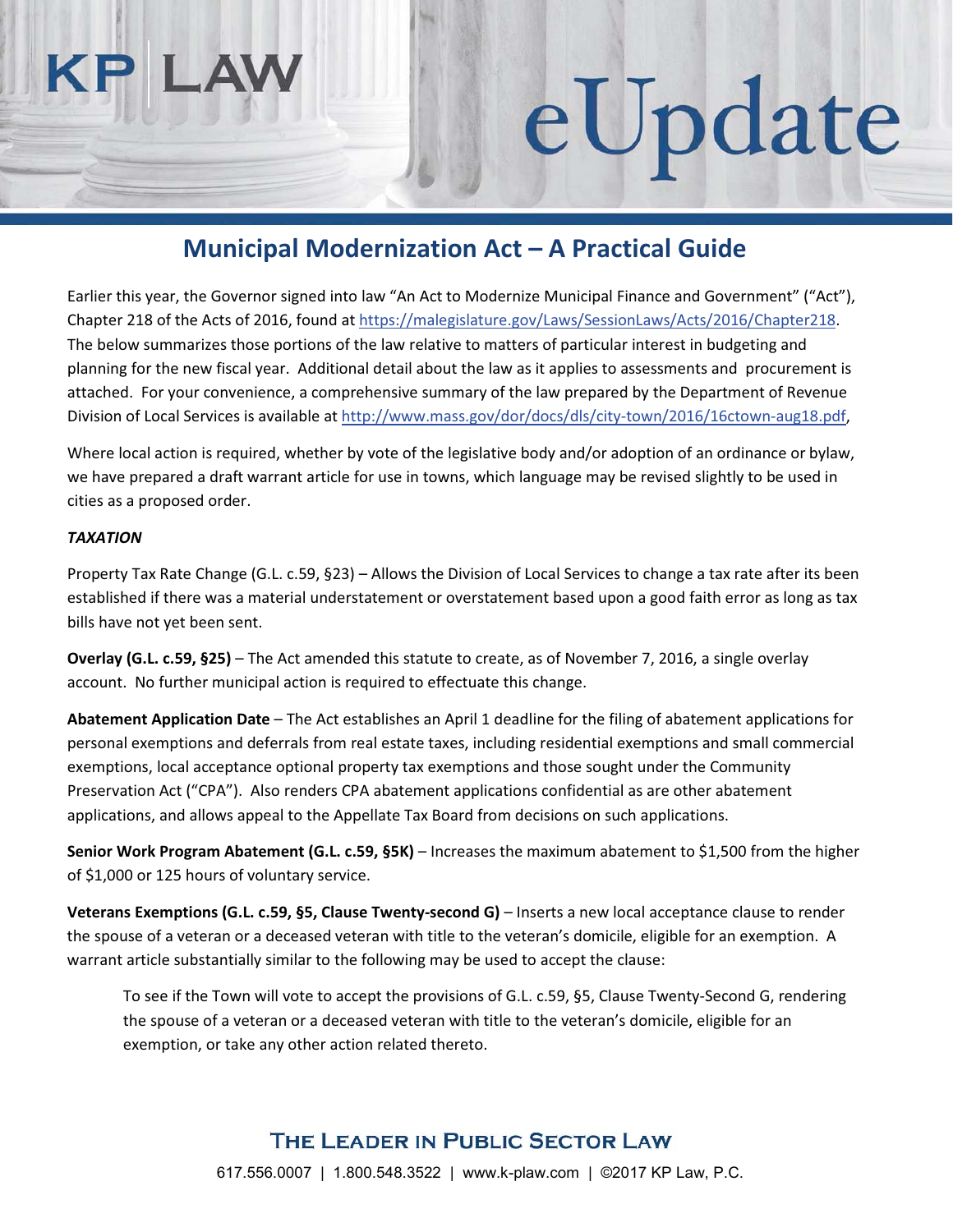**Special Tax Assessment – Workforce Housing Plan (G.L. c.40, §60B)** – Upon a vote of a city council or town meeting, a municipality may adopt and implement a workforce housing special tax assessment plan ("WH-STA"). The plan must designate a continuous contiguous area within the municipality as a WH-STA Zone, and, in exchange for a commitment by property owners within the Zone to construct middle income workforce housing, authorize a special property tax exemption of up to 100% for a two-year construction period and a three-year stabilization period.

#### *BORROWING*

**KP LAW** 

**Borrowing purposes and terms (G.L. c.44, §§7 and others)** – The Act streamlines allowable borrowing purposes and terms. Of note, borrowing for payment of final judgements may be increased beyond a single year if approved by the Municipal Finance Oversight Board, taking into consideration the ability of the municipality or district to provide other essential public services and to pay principal and interest on its debts. The Division of Local Services has released a table comparing allowable borrowing purposes and timelines before and after approval of the Act: http://www.mass.gov/dor/docs/dls/mflb/borrowingpurposestablebeforeandaftermunicipalmodernization.pdf

**Bond proceeds (G.L. c.44, §20)** – The Act revises the statute to authorize bond proceeds to be applied at issuance to reduce the amount of funds to be borrowed or placed in a special fund to be appropriated only for capital projects. The amended statute also allows the chief executive officer of the municipality to authorize application of an available surplus of up to \$50,000 to be applied to debt service without additional action by the municipality.

Importantly, if a municipality wants to apply bond premiums to reduce the amount to be borrowed, the statute provides that such authorization must be made in the vote authorizing the borrowing. If this result is desired, the following language should be inserted at the end of each borrowing authorization (whether an order of a city council or vote taken by town meeting):

and further, that any premium received by the [city/town] upon the sale of any bonds or notes approved by this vote, less any premium applied to the payment of the costs of issuance of such bonds or notes, may be applied to the payment of costs approved by this vote in accordance with G.L. c.44, §20, thereby reducing by a like amount the amount authorized to be borrowed to pay such costs…

Similarly, if a municipality wishes to apply bond premiums in this manner for previously issued bond authorizations, bond counsel has suggested that an article substantially similar to the following may be used:

To see if the Town will vote to supplement each prior vote of the Town that authorizes the borrowing of money to pay costs of capital projects to provide that, in accordance with G.L. c.44, §20, as most recently revised, the premium received by the Town upon the sale of any bonds or notes thereunder, less any premium applied to the payment of the costs of issuance of such bonds or notes, may be applied to pay project costs and the amount authorized to be borrowed for each such project shall be reduced by the amount of any such premium so applied, or take any other action related thereto.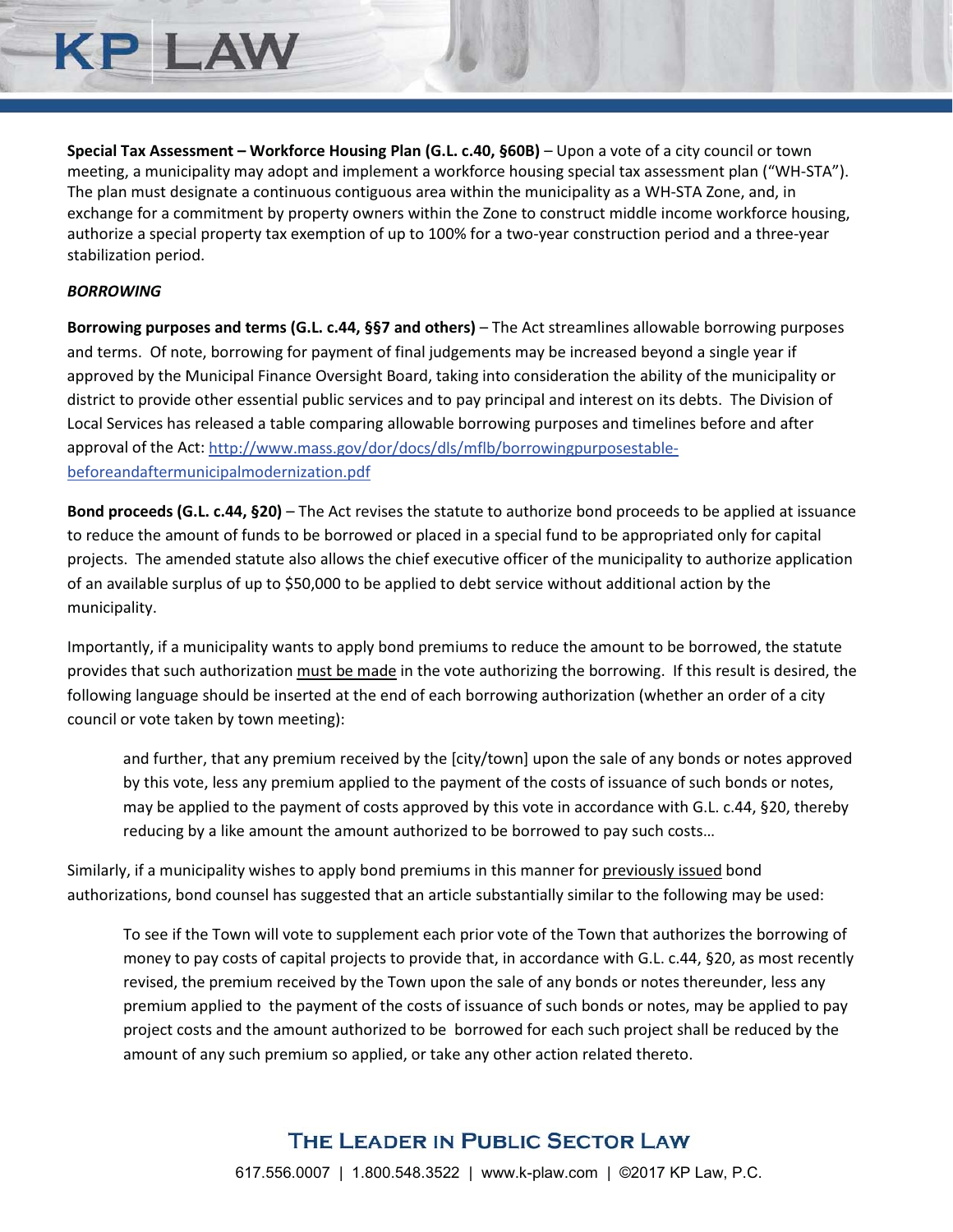**Lease/Purchase Agreements (G.L. c.44, §21C)** – The Act inserts a new section requiring a recommendation of the chief executive officer and a two-thirds vote of the legislative body to authorize a tax-exempt lease purchase agreement ("TELP"). Provided that an appropriation for the TELP is made in the first fiscal year, any TELP so approved is considered binding on the municipality as if the municipality had authorized debt.

**Joint Powers Agreement (G.L. c.40, §4A1/2) -** The Act inserts a new section in the General Laws that allows a municipality to enter into a joint powers agreement with another governmental unit for the joint exercise of any of their common powers and duties within a designated region. Any entity created by a joint powers agreement is a body politic and corporate with express authority to hire employees, execute contracts, borrow money, and receive and expend funds.

#### *OTHER MUNICIPAL FINANCE ISSUES*

**KP LAW** 

**License Denials (G.L. c.40, §57)** – The Act amends the statute to provide municipalities more flexibility in denying licenses or permits where a tax or fee delinquency exists. A bylaw or ordinance change will be required to take advantage of these recent amendments. Please see our eUpdate on this topic, available at www.k-plaw.com. A model warrant article may take the following form:

To see if the Town will vote to amend the bylaw adopted pursuant to the provisions of G.L. c.40, §57, which statute allows municipalities to deny licenses or permits, among other things, when the applicant or owner of the property to which the license or permit relates owes municipal taxes or fees, to bring such bylaw into accord with the law as revised by the Municipal Modernization Act, as follows: [*insert amendment language here, or, delete "as follows" and the brackets and insert the amendment language in the motion under the article*], or take any other action relative thereto.

**Sewer Liens (G.L. c.83, §16A - a local acceptance statute)** – The Act amends the statute, which, when accepted with several additional statutes, allows the imposition of a lien for outstanding sewer charges, to allow such liens to be imposed for sewer services provided to customers outside its geographic borders. If a town has not accepted G.L. c.83, §§16A-16F, the warrant article may take the following form:

To see if the Town will vote to accept the provisions of G.L. c.83, §§16A-16F, authorizing the Town to impose liens on properties for which unpaid sewer charges are outstanding, including properties located outside the Town but receiving sewer services from the Town, or take any other action relative thereto.

If a municipality has accepted the statutes, no further legislative action is necessary to take advantage of the new provisions.

**Small Claims Court (G.L. c.218, §1)** – The statute has been amended to allow a municipality to go to small claims court to collect personal property taxes in any amount and bring other actions for amounts up to \$15,000.

**Bills or Warrants for Payment (G.L. c.41, §56)** – Allows multiple-member bodies, including boards of selectmen, to delegate to a single member authority to review and approve bills and warrants for payment, and further requires such member to make available at the next meeting a record of all action taken. The Division of Local Services has indicated that it is also possible to designate a "back up" for this purpose. A board's vote to make such a designation may take a form similar to the following: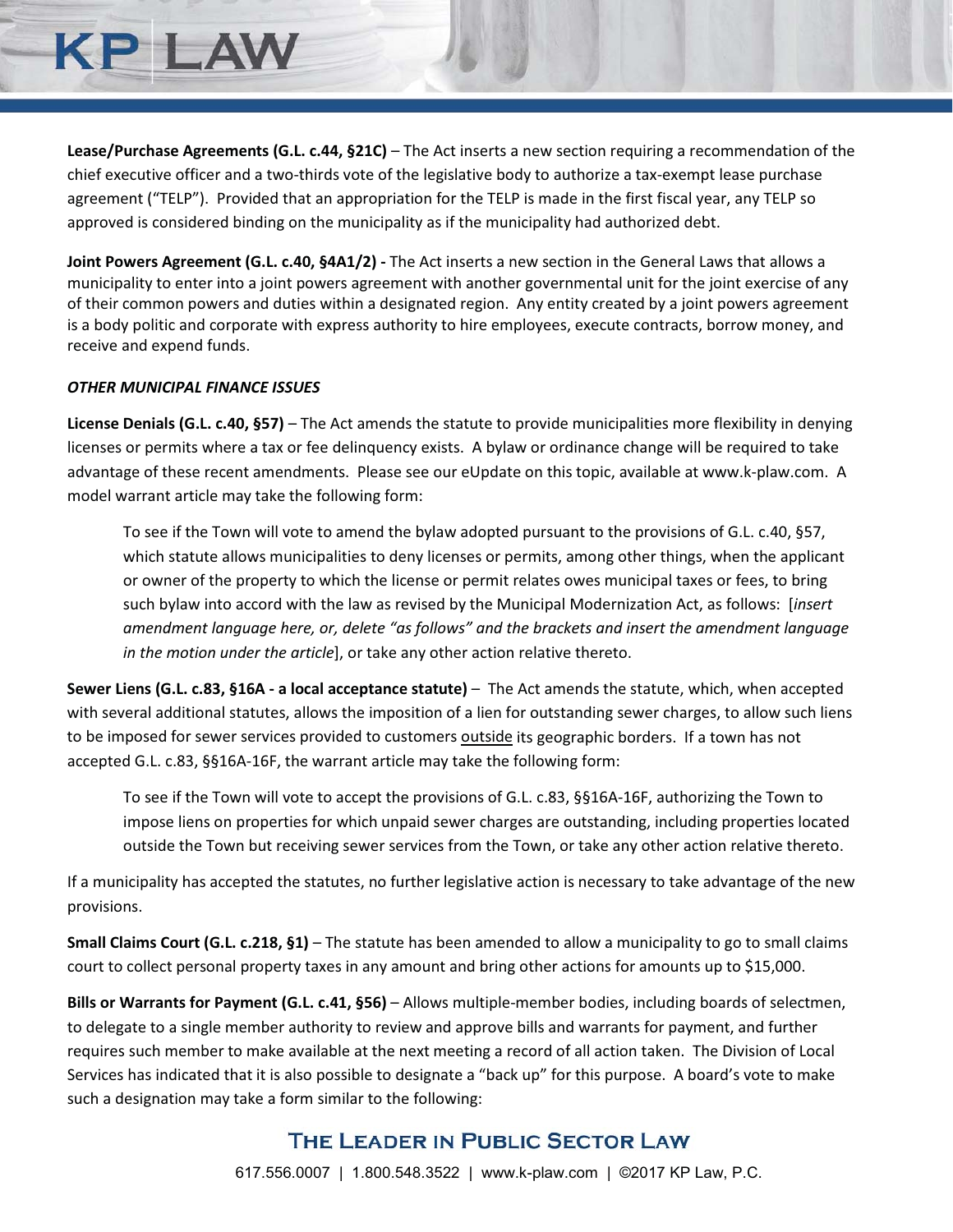I move that [*name of board member*], and if (s)he is unavailable or unable, [*name of back up board member*], be designated to approve all bills, drafts, orders and payrolls not otherwise presented for approval at a posted meeting to the full board; provided, however, that if such bills, drafts, orders and payrolls are approved by [*name of board member*] or [*name of back up board member*], each shall make available to the board, at the first meeting following such action, a record of such actions, and further, to ask [*name of board chair and/or staff person*] to include on the notice for each meeting of the board an item for such purposes.

**KP LAW** 

**Expenditures Without Prior Appropriation (G.L. c.44, §31)** – The Act amends this statute in several ways. Prior to the Act, the statute allowed expenditures without appropriation in the event of a major disaster threatening the public health or safety only upon declaration by a two-thirds vote of a city council or a majority vote of a full board of selectmen. The Act added to that list a declaration by the Governor of a State of Emergency.

The statute was further amended to clarify the circumstances under which "final judgments" may be paid without appropriation after the setting of the tax rate. Now, the statute provides that such payments may be made for "final judgments, awards or payments ordered or approved by a state or federal court or adjudicatory agency" only "upon certification by the city solicitor or town council that no appeal can or will be taken and as required by municipal charter, ordinance or by-law".

**Snow and Ice Deficit (G.L. c.44, §31D)** – As amended, the statute now provides that snow and ice deficit spending may occur with the approval of only the "chief administrative officer", which term is defined in G.L. c.4, §7 as the mayor, board of selectmen, or other chief administrative officer as defined by charter or special act.

**Year-End Transfers (G.L. c.44, §33B**) – The Act amends this statute to delete the 3% cap on transfers between departments, and implicitly removes restrictions on transfers from "non-departmental line items" such as appropriations for health insurance and debt service.

**Other Post Employment Benefits Fund ("OPEB") (G.L. c.32B, §20)** – The statute was revised to create a local acceptance OPEB Fund that complies with requirements established by the Governmental Accounting Standards Board and the IRS. The statutory definition of "political subdivision" has been expanded to include housing and redevelopment authorities, regional councils of government, and regional schools districts. Political subdivisions that have already accepted the statute must re-accept in order for the revised version to be applicable. The statute will also apply, upon acceptance, to any political subdivision that has created an OPEB fund created by special act. Care should be taken, however, in accepting or re-accepting this provision if a municipality has already filed a declaration of trust in connection with its G.L. c.32B, §20 OPEB fund.

To accept the statute, the warrant article may take a form similar to the following:

To see if the Town will vote to accept the provisions of G.L. c.32B, §20 to create an Other Post Employment Benefits Fund for the current and future liabilities of the Town for group health insurance benefits for retirees and their dependents, which fund may be expended by a 2/3 vote of Town Meeting and designate a trustee or trustees, and further, to direct that such trustee or trustees adopt and file a declaration of trust and take all other actions as required by said section, or take any other action related thereto.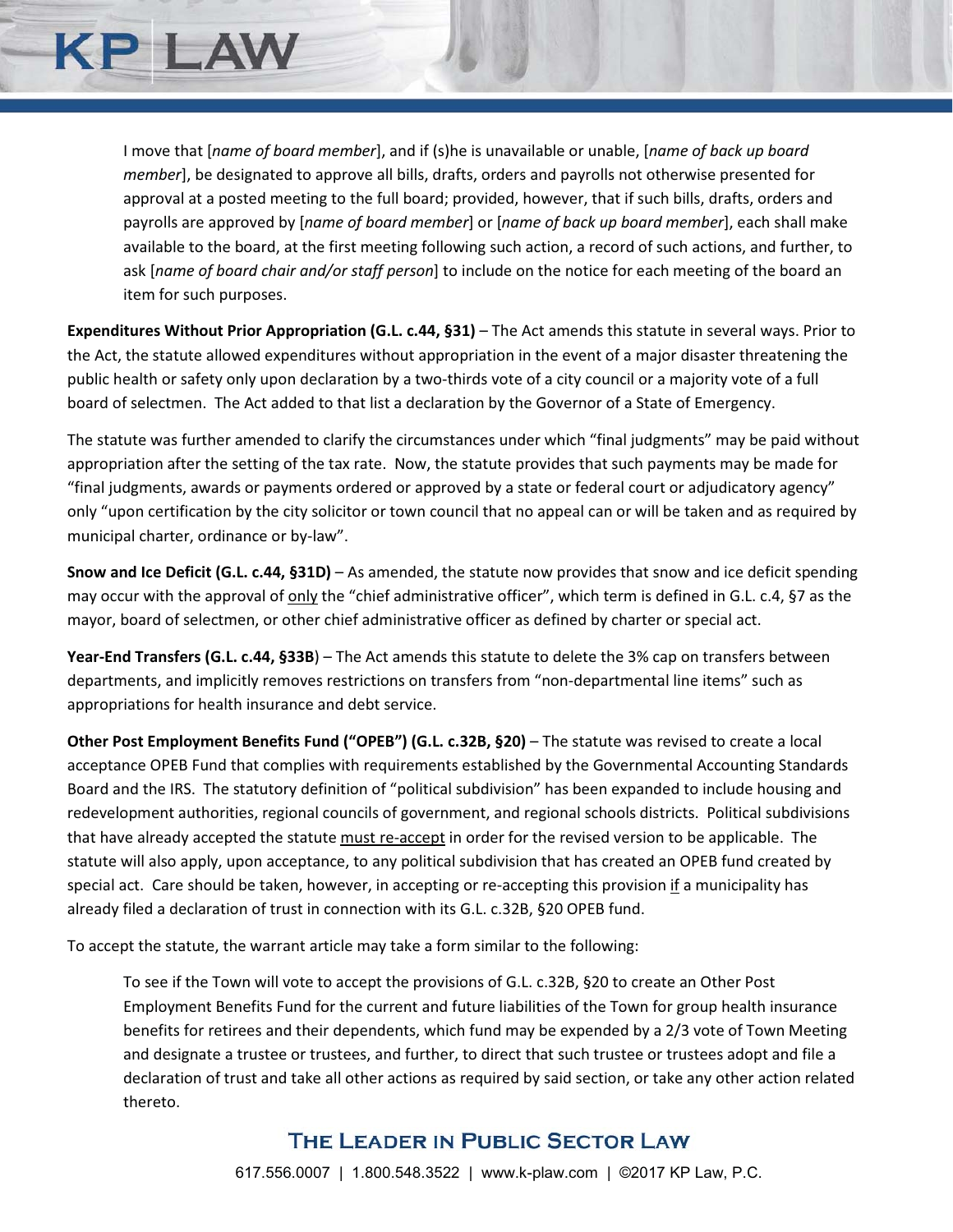**Workforce Housing (G.L. c.40, §60B)** – The Act inserts a new section authorizing municipalities, through a vote of town meeting or city council with approval of a mayor, to adopt and implement workforce housing special tax assessment plans for the development of middle income housing, which plan must include particular statutory elements and provide tax exemptions up to statutory limits.

**Municipal Affordable Housing Trust Funds (G.L. c.44, §55C)** – Expenditure of CPA monies appropriated to an Affordable Housing Trust fund are now expressly limited to purposes consistent with the CPA and such monies must be tracked separately and annually reported to the municipality.

**Grants (G.L. c.44, §53A)** – The Act amends this statute to make reimbursable state and federal grants available for appropriation without approval of the Director of Accounts, including the transportation bond bill.

#### *SPECIAL FUNDS*

**KP LAW** 

**Building Rental Revolving Fund (G.L. c.40, §3)** – The Act allows a municipality to segregate revenues from rental of municipal buildings and to spend such funds without further appropriation for building-related maintenance. There is a local acceptance option that allows the monies to be available for such purposes in a future fiscal year. A warrant article for such purposes may take a form similar to the following:

To see if the Town will vote to provide for any amounts collected for building rentals, other than rental of school buildings, to be credited to a separate account to be expended without further appropriation by the board, committee or department head in control of the building for building-related upkeep and maintenance, and further, to accept the proviso of the second paragraph of G.L. c. 40, §3 to allow any balance in such an account at the close of the fiscal year to remain available for expenditure without appropriation for such purposes in future years, or take any other action relative thereto.

**Revolving Funds (G.L. c.44, §53E ½)** – Revolving funds must now be established by bylaw or ordinance, and the expenditure limits must be established annually and prior to July 1. The Act eliminates the per board and total limitations on the size of such funds. A warrant article for such purposes may take a form similar to the following:

To see if the Town will vote pursuant to the provisions of G.L. c.44, §53E½, as most recently amended, to amend the General Bylaws by inserting a new bylaw establishing various revolving funds, specifying the departmental receipts to be credited to each fund, the departmental purposes or programs for which each fund may be expended, and the entity authorized to expend each fund, such bylaw to provide as follows:

#### **\_\_\_\_ Revolving Funds**

\_\_\_\_ There are hereby established in the Town of \_\_\_\_ pursuant to the provisions of G.L. c.44, §53E½, the following Revolving Funds:

# THE LEADER IN PUBLIC SECTOR LAW

617.556.0007 | 1.800.548.3522 | www.k-plaw.com | ©2017 KP Law, P.C.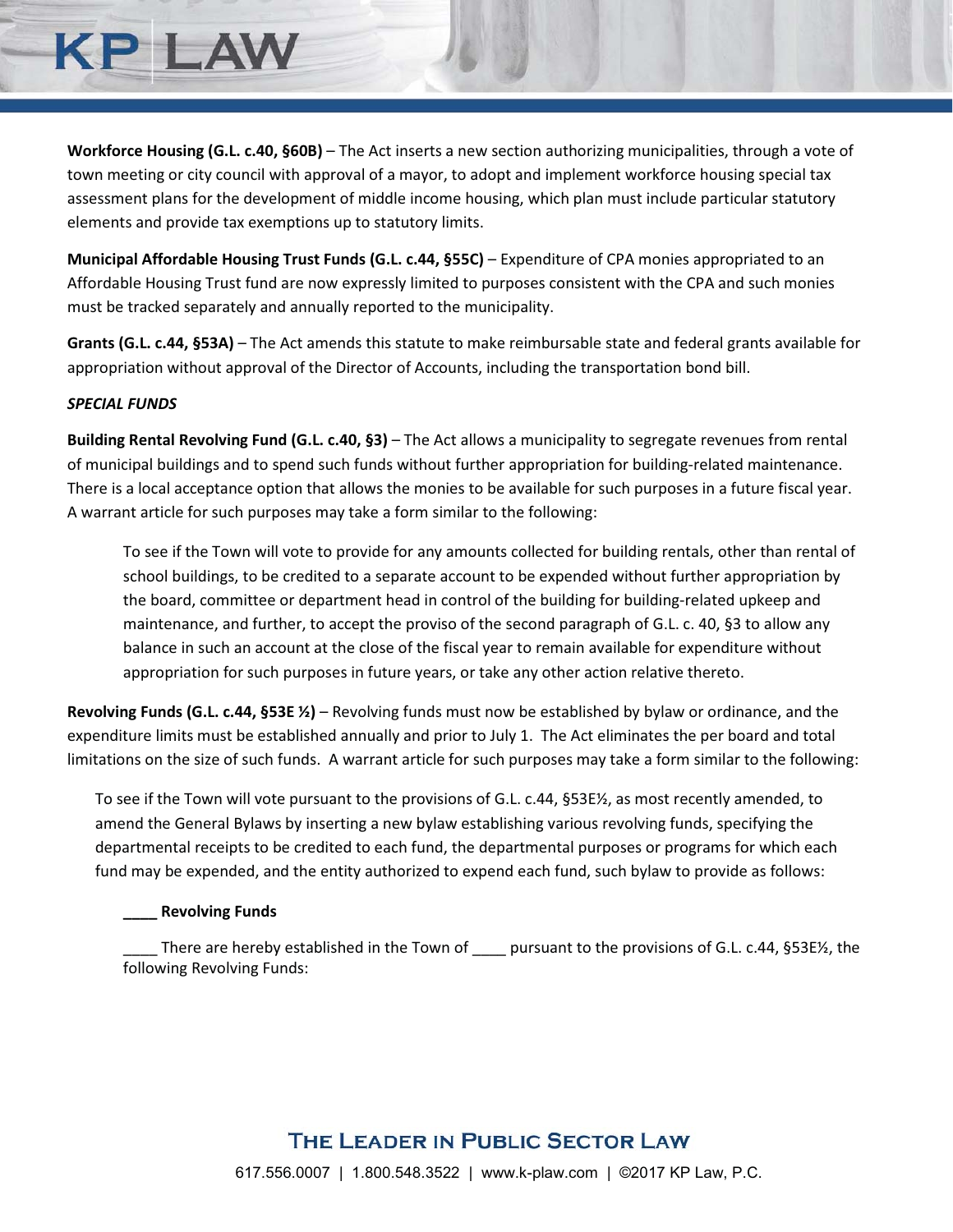| <b>Program or Purpose</b> | <b>Representative or Board</b><br><b>Authorized to Spend</b> | <b>Department Receipts</b>     |
|---------------------------|--------------------------------------------------------------|--------------------------------|
|                           |                                                              | Fees and charges received from |

Expenditures from each revolving fund set forth herein shall be subject to the limitation established annually by Town Meeting or any increase therein as may be authorized in accordance with G.L. c.44, §53E½.

And, further, to set FY2018 spending limits for such revolving funds as follows:

| <b>Program or Purpose</b> | FY 2018 Spending Limit |
|---------------------------|------------------------|
|                           |                        |
|                           |                        |

Or take any other action relative thereto.

**KP LAW** 

In future years, legislative action will be required only to establish annual expenditure limits or to amend the ordinance or bylaw to add a new revolving fund.

**Consultant Funds (G.L. c.44, §53G)** – The Act amends this statute to expand the use of consultant funds to any municipal permit or license granting officer or board acting under authority granted by a statute, ordinance or bylaw. As was the case previously, in order to use such an account, rules must first be promulgated concerning the use of consultants, which rules must include, but not be limited to, provision for an administrative appeal from the selection of the consultant.

**Parking Meter Revenues** – Revenues from parking meters will now revert to the General Fund unless the legislative body votes to accept a provision creating a separate fund. Warrant articles for such purposes may take the following form:

To see if the Town will vote to accept the local acceptance sentence in G.L. c.40, §22A, added by Chapter 218 of the Acts of 2016, to provide that an agreement for the acquisition or installation of parking meters may provide that payments thereunder shall be made over a period not exceeding 5 years without appropriation, from fees received for the use of such parking meters which shall be segregated in a special revenue fund, and to authorize such receipts to be so segregated beginning July 1, 2017, or take any other action relative thereto.

To see if the Town will vote to accept the provisions of G.L. c.40, §22B, as most recently amended, to provide that if parking meters or coin-operated locking devices are installed for bicycle parking, receipts related thereto shall be segregated in a special revenue fund to be appropriated for acquisition of off-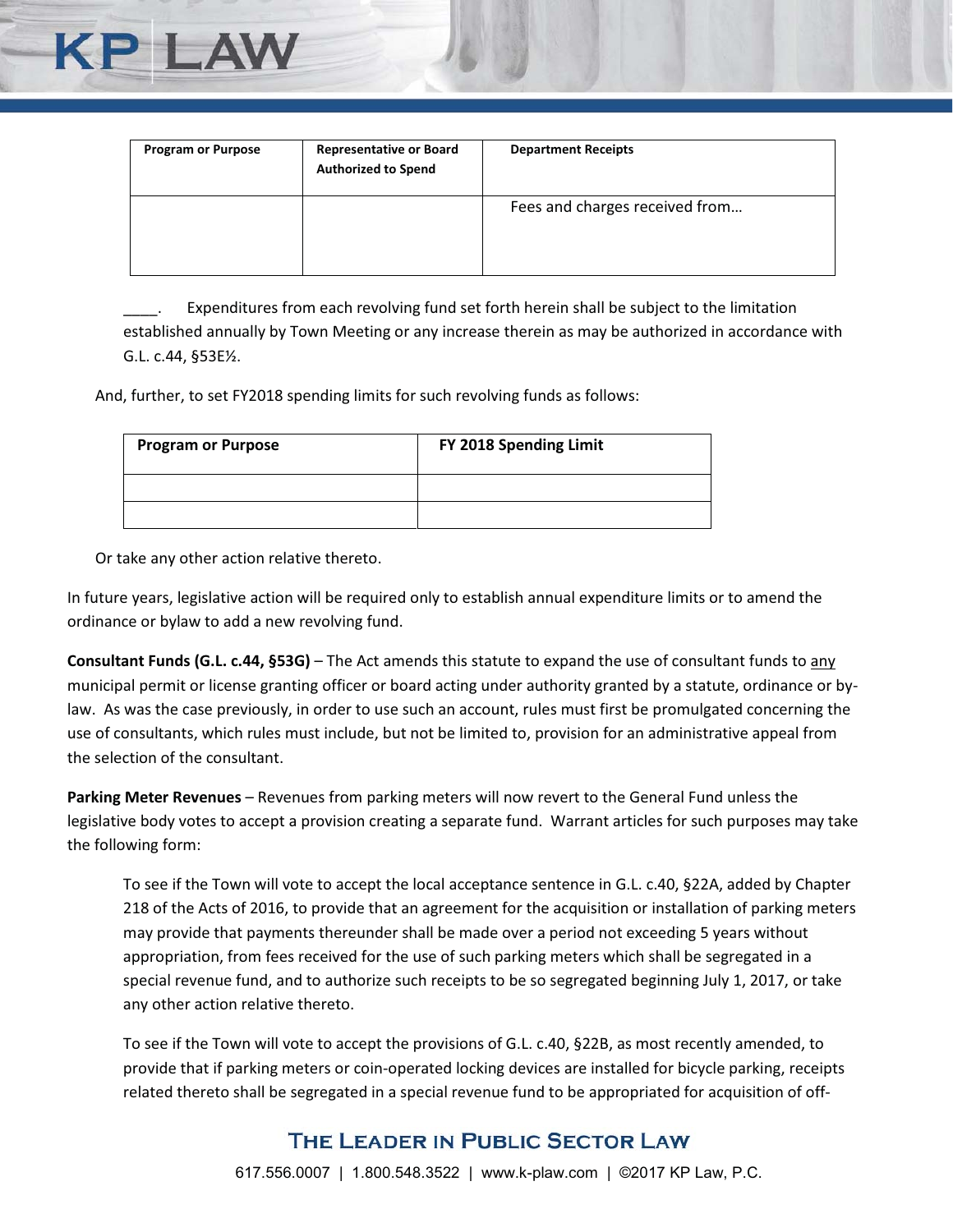street parking areas and facilities by purchase, gift, eminent domain under G.L. c.79 or c.80A, or by lease not to exceed five years, including the cost of policing, constructing or reconstructing, surfacing, operating and maintaining such areas and facilities, including all related costs as set forth in G.L. c.40, §22B, or take any other action relative thereto.

**KP LAW** 

To see if the Town will vote to accept the local acceptance sentence in G.L. c.40, §22C, added by Chapter 218 of the Acts of 2016, to allow receipts from parking meters and other devices to be segregated in a special revenue fund beginning July 1, 2017, such funds to be expended for the purpose of purchase or lease of additional parking lots, the care and maintenance of the parking lots, the purchase or lease of a commuter shuttle or commuter shuttle services between the parking lots and available public transportation, and all other purposes set forth in that section and G.L. c.40, §22A, or take any other action relative thereto.

**Parking Benefit Districts (G.L. c.40, §22A½)** – The Act also inserted a new section allowing a city or town to establish one or more "parking benefit districts" in which the parking revenues collected therein will be segregated, in whole or in part, in a special fund and designated for use in that geographic area for the purposes listed in G.L. c.22A. The law provides further that a parking benefit district may be managed by a body designated by the municipality for such purposes.

**Stabilization Funds (G.L. c.40, §5B)** – The law has been amended to provide that a two-thirds vote is required only for expenditures from a stabilization fund. Appropriations to a stabilization fund will require only a majority vote. The amendment also eliminated any limitation on the size of such a fund.

Importantly, the Act also provides that a municipality may, by acceptance of the fourth paragraph of the statute, choose to dedicate to any stabilization fund, without further appropriation, a percentage of not less than 25% of any particular fee, charge, or other receipt. Such dedication must be approved by a two-thirds vote of the legislative body prior to the first fiscal year in which it will be applicable, and can be terminated in the same manner, but must remain in effect for at least three fiscal years. Receipts designated by law to a particular purpose, taxes or excises assessed pursuant to G.L. c.59, 60A, 60B, 61, 61A, or 61B, or a surcharge assessed under G.L. c.40, §39M or c.44B, may be not be dedicated under this section.

**Injured on Duty Fund (G.L. c.41, §111F)** – The Act amends G.L. c. 41, §111F to provide a new local acceptance provision for the establishment of a "special injury leave indemnity fund" for payment of salaries and other expenses for police officers or firefighters injured on duty under G.L. c. 41, §111F and associated medical bills under G.L. c. 41, §100. Monies in the fund may be expended without further appropriation by the chief executive officer, and such monies will remain in the fund from year to year unless the chief executive officer determines to release to the General Fund specific amounts not immediately necessary or required for G.L. c.41, §§111F and 100 expenses in the foreseeable future. A warrant article for this purpose may take a form similar to the following:

To see if the Town will vote to accept the last paragraph of G.L. c.41, §111F to create a special fund to be known as the Injury Leave Indemnity Fund, to be expended by the Board of Selectmen without further appropriation for payment of injury leave compensation or medical bills incurred under G.L. c.41, §§111F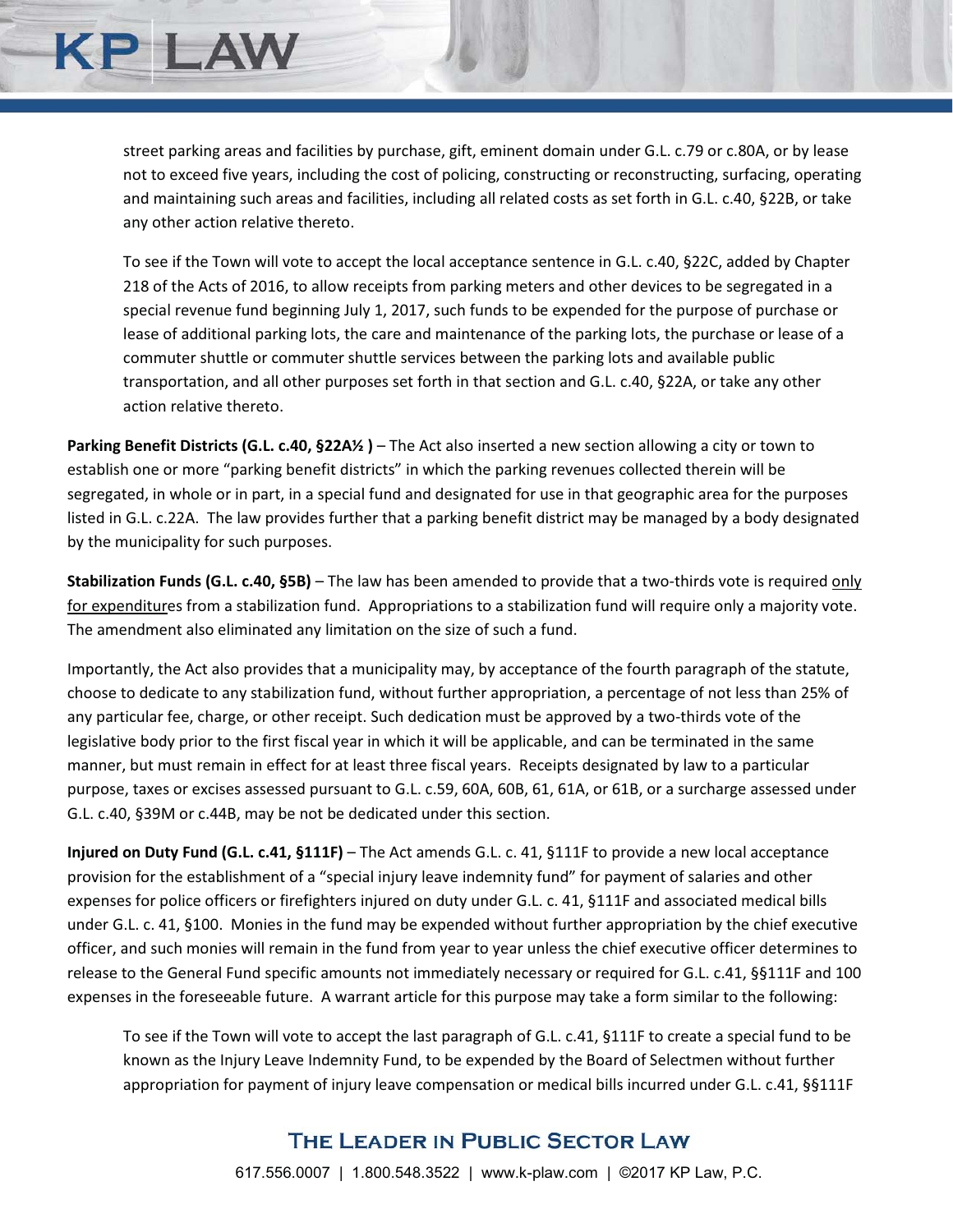or 100, to which appropriations may be made, and amounts received from insurance proceeds or restitution for injuries to firefighters or police officers shall be credited, provided further that said board may, if the amounts therein are not immediately necessary or required in the foreseeable future, release specific amounts to the General Fund, or take any other action relative thereto.

**KP LAW** 

**Performance Deposits (G.L. c.44, §53G ½)** – The Act creates a new section that allows a municipality to create a separate account, by ordinance, by-law, rule, regulation or contract, for deposit of a financial guarantee to secure performance of any obligation by an applicant as a condition of a license, permit or other approval or authorization, which monies may be expended by the authorized entity without further appropriation to complete such work or perform such obligations. The ordinance, by-law, rule, regulation or contract must specify: (1) the type of financial guarantees required; (2) the treatment of investment earnings, if any; (3) the performance required and standards for determining satisfactory completion or default; (4) the procedures the applicant must follow to obtain a return of the monies or other security; (5) the use of monies in the account upon default; and (6) any other conditions or rules as the city or town determines are reasonable to ensure compliance with the obligations.

**Scholarship and Educational Funds (G.L. c.60, §3C)** – The statute provides for a local acceptance procedure for adding to tax bills an opportunity to add \$1.00 or other designated amount for education-related purposes. The Act clarifies that such a municipality accepting its provisions may create a scholarship fund to "provide educational financial aid to deserving" residents or an education fund to "provide supplemental educational funding for local educational needs or to provide funding for existing adult literacy programs" , and, in turn, a scholarship committee or an educational fund committee to select the recipients and amount of aid.

**Special Education Revolving Fund (G.L. c.40, §13E)** – The Act inserts a new local acceptance section to create a reserve fund for future payment, without further appropriation, of unanticipated or unbudgeted special education costs, out of district tuition or transportation. Acceptance requires approval by majority vote of the school committee and legislative body, or, in regional district, by a majority of the member municipalities' legislative bodies. Monies shall be distributed from such a fund only by majority vote of the school committee and city council or board of selectmen, or, in a regional school district, by the board of selectmen or city council in a majority of the member municipalities. The balance in any such reserve fund shall not exceed two per cent of the annual net school spending of the school district. Any interest earned shall remain with the fund.

A warrant article substantially similar to the following may be used in a town with its own school department:

To see if the Town will vote to accept the provisions of G.L. c.40, §13E to create a Special Education Revolving Fund, consistent with the vote of the School Committee, for future payments of unanticipated or unbudgeted special education costs, out of district tuition or transportation, provided, however, that the monies in such fund shall be expended only with the approval of the School Committee and Board of Selectmen, or take any other action relative thereto.

# THE LEADER IN PUBLIC SECTOR LAW 617.556.0007 | 1.800.548.3522 | www.k-plaw.com | ©2017 KP Law, P.C.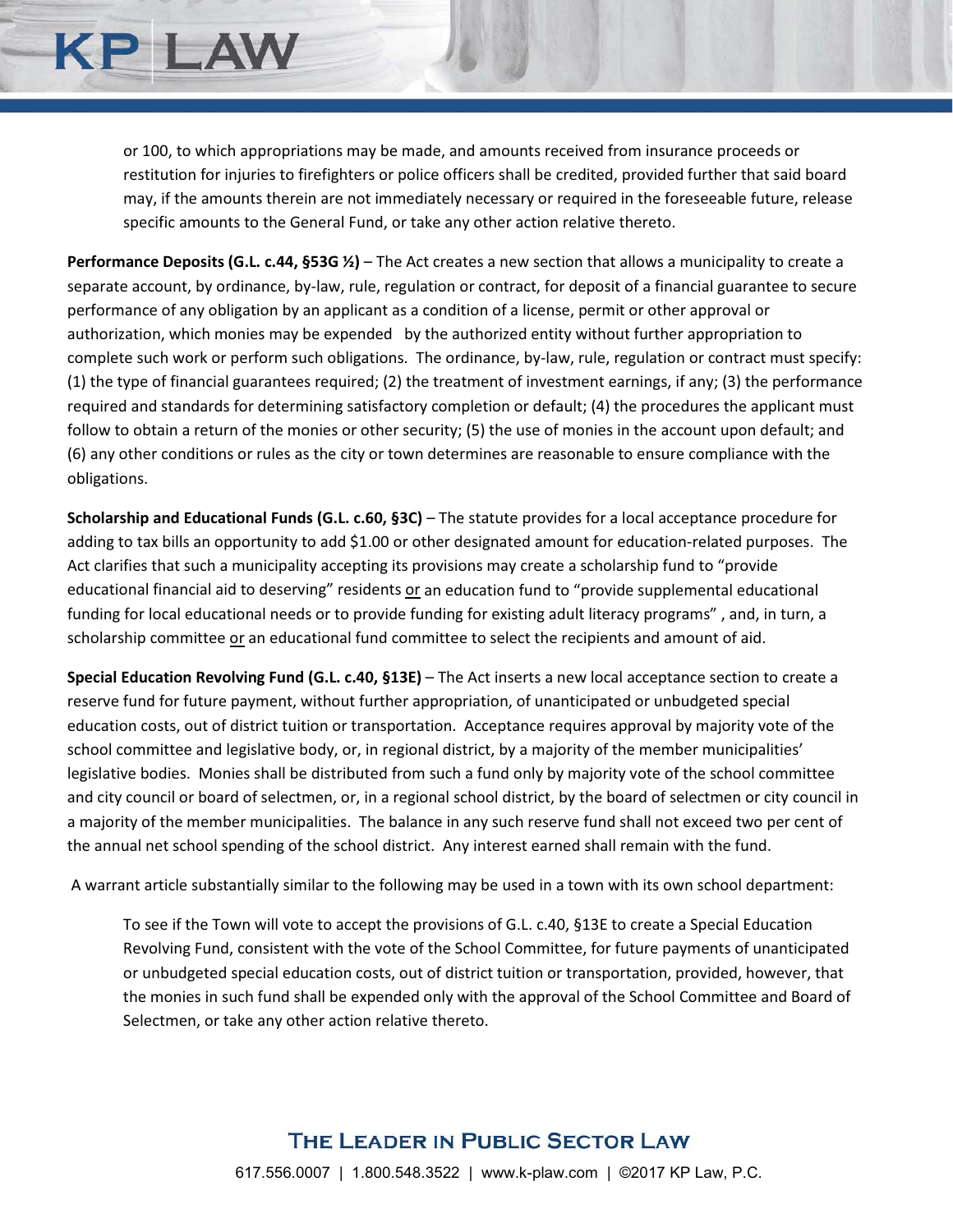In a regional school district, the warrant article may take a form similar to the following:

To see if the Town will vote to accept the provisions of G.L. c.40, §13E to create a Special Education Revolving Fund, consistent with the vote of the [name of the district] Regional School District School Committee ("School Committee"), for future payments of unanticipated or unbudgeted special education costs, out of district tuition or transportation; provided, however, that the monies in such fund shall be expended only with the approval of the School Committee and the Boards of Selectmen [or City Councils] of a majority of the District's member municipalities; and provided further that no such fund shall be created unless approved by a majority of the District's member municipalities; or take any other action relative thereto.

**Celebration Fund (G.L. c.44, 53I)** – The Act expanded the anniversary and celebration events for which funds may be appropriated for a period of five years preceding the event. Now, a special fund may be created and monies appropriated for the celebration of the 200<sup>th</sup>, 250<sup>th</sup>, 300<sup>th</sup>, or 350<sup>th</sup> anniversary of its settlement or incorporation and "for the celebration of any semi-centennial anniversary occurring thereafter, or for other special celebrations or events sponsored by the city or town for the benefit, enjoyment and edification of its residents and visitors". Note that any monies remaining in such a fund after the celebration or special event "shall be transferred by such treasurer into the treasury of such city or town".

**Betterment Reserve Fund (G.L. c.44, §53J)** – The Act inserts a new section providing that when a municipality borrows money for improvements for which betterments or special assessments are assessed, revenues received therefrom, including interest, shall be "reserved for appropriation for the payment of debt issued in connection with such improvements". The funds shall be segregated and interest earned thereon shall remain with the fund. Monies from the fund may be appropriated annually to pay no more than the principal and interests due for project costs to which the betterments relate. Any surplus in the fund after the debt is repaid shall "belong to any enterprise fund established under [G.L. c.44] section 53F½" that the improvement for which the betterments were assessed "is part of", or, if no such enterprise fund exists, shall be closed to the General Fund. No particular legislative action is required to create such a fund.

#### *OTHER ISSUES*

**KP LAW** 

**Agricultural Commission (G. L. c.41, §81L)** – The Act inserted a new local acceptance statute for the creation of an agricultural commission. The composition and appointing authority for such commission are established by law as follows: not less than three nor more than seven residents of the municipality, with certain qualifications; appointed in cities by the mayor unless charter or statutory plan provides otherwise; appointed in towns by board of selectmen unless a town manager form of government or charter provides otherwise; appointed to initial terms of one, two or three years, and thereafter for three-year terms. The new statute also authorizes municipalities to appropriate funds to an "agricultural preservation fund", which fund may be expended without further appropriation for purposes of the statute. While no by-law is required by law, it is often useful to adopt such a bylaw. A warrant article for such purposes may take the following form: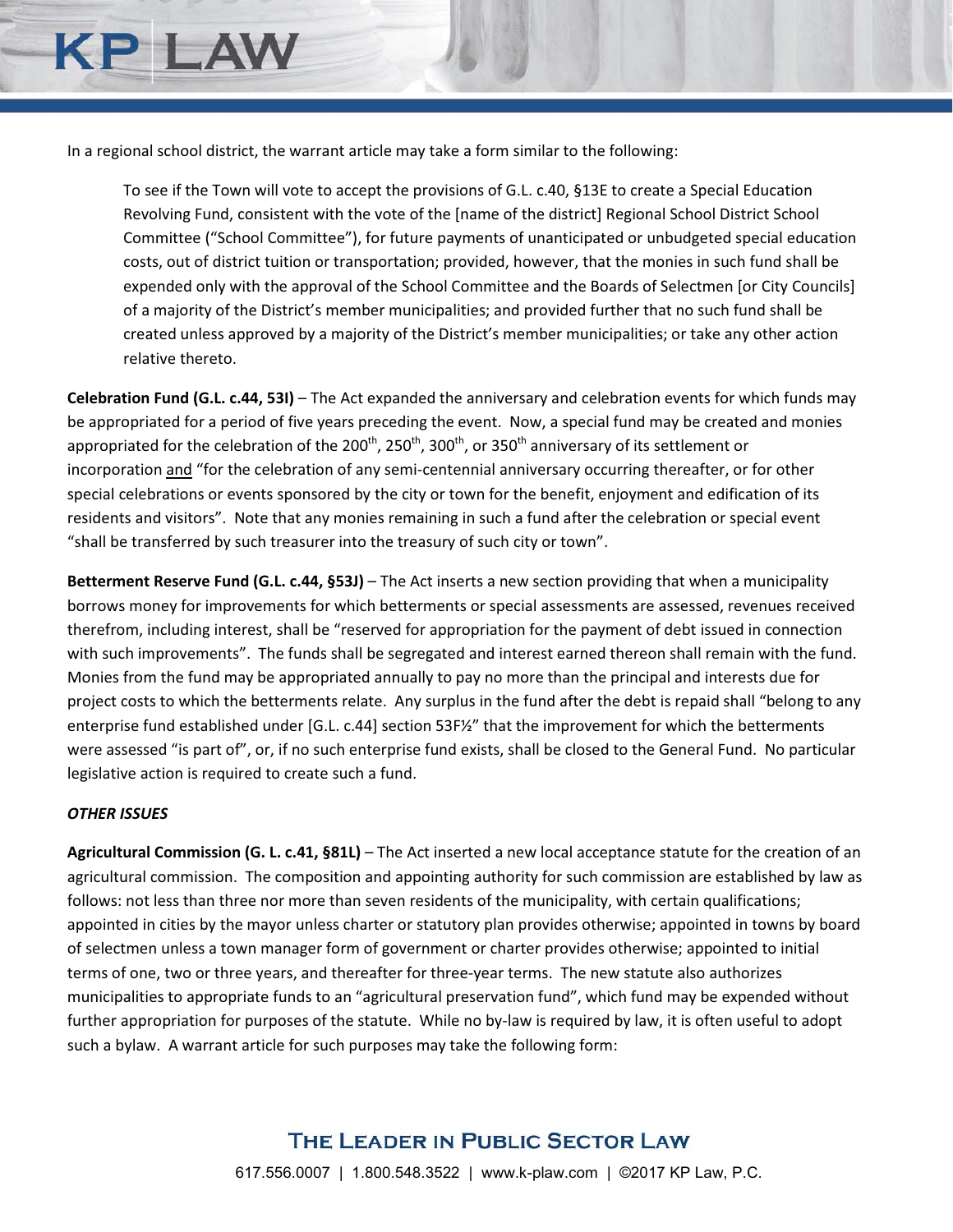To see if the Town will vote to accept the provisions of G.L. c.41, §81L to create an Agricultural Commission of [*three, five or seven*] members, and to amend the Town bylaws as follows:

\_ Agricultural Commission

**KP LAW** 

\_\_.1 Composition. There shall be an Agricultural Commission of \_\_\_ members to be appointed by the [Board of Selectmen or Town Manager] for alternating three year terms. Members shall be residents of the Town, and a majority of members shall be farmers or employed in an agriculture-related field. If farmers or persons employed in agriculture are not available to serve on the Commission, then a majority of members shall have knowledge and experience in agricultural practices or knowledge of related agricultural business. Members may be removed for cause after opportunity for a public hearing. Any vacancy on the Commission shall be filled by the appointing authority for the remainder of the unexpired term in the same manner as the original appointment.

\_\_.2 Duties and Responsibilities. The Agricultural Commission shall annually file a report with the Town Clerk and have all the powers and responsibilities set forth in G.L. c.41, §81L.

\_\_. 3 Agricultural Preservation Fund. There Town may appropriate monies to a special fund to be known as the Agricultural Preservation Fund that shall be maintained by the Treasurer separate from other municipal monies. Such fund may be expended, without further appropriation, by the Agricultural Commission for any purposes authorized by G.L. c.41, §81L.

Provided, further, that initial appointments to the Agricultural Commission made under the bylaw shall be made for alternating terms of one, two or three years so that thereafter the terms of approximately onethird of the members expire each year.

Or take any other action relative thereto.

**Creation of an Appointed Collector/Treasurer (G.L. c.41, §1B)** – The Act amended this statute to allow a municipality to create a combined appointed treasurer-collector position without using special legislation. Therefore, if a town does not have a charter or special governance act and elects its treasurer and collector under G.L. c.41, §1B, it may use this process to combine the positions and make the new position appointed. As required by G.L. c.41, §1B, such a change must be approved both at a town meeting occurring at least 60 days prior to the date of an annual town election and then at an annual town election. A warrant article for such purposes may take a form similar to the following:

To see if the Town will vote to change the positions of elected treasurer and elected collector to a combined treasurer-collector position to be appointed by the Board of Selectmen for a term of up to three years; provided, however, that such change shall not take effect unless it is also approved by the voters at the **Annual Town Election, or take any other action relative thereto.** 

Note that while the statute was explicitly amended to allow for such a change, it was not revised to address the result if the terms of the incumbent treasurer and incumbent collector are not synched. Additional legislative or other action might be required under such circumstances.